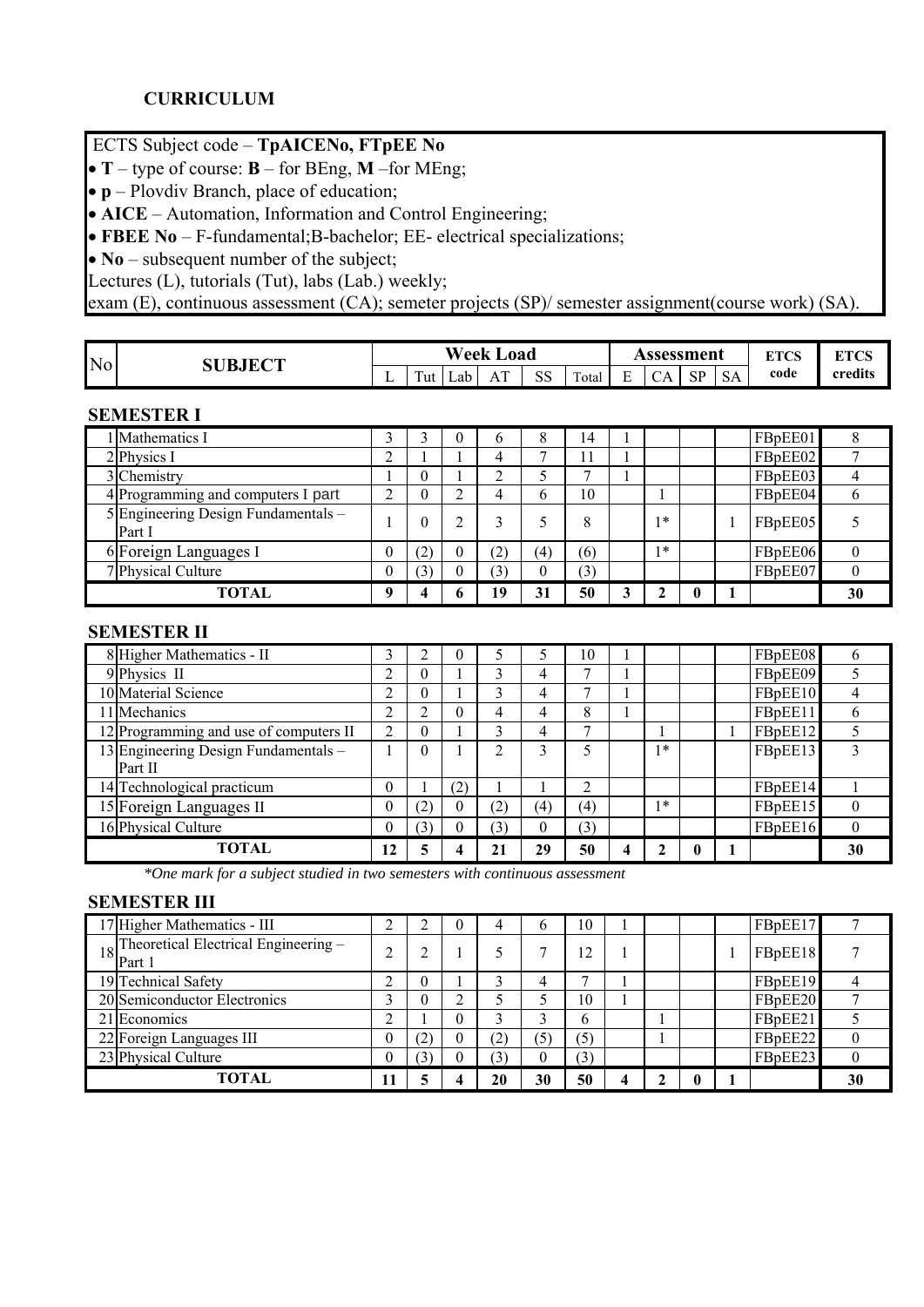| N <sub>o</sub> | <b>SUBJECT</b> |   |     | Week | Load               |                      |       |                     | <b>\ssessment</b> |           |           | <b>ETOC</b><br>88 L CD | <b>ETAC</b><br>LI UJ |
|----------------|----------------|---|-----|------|--------------------|----------------------|-------|---------------------|-------------------|-----------|-----------|------------------------|----------------------|
|                |                | ∸ | Tut | Lab  | $\mathbf{r}$<br>Αl | C <sub>C</sub><br>ככ | Total | $\blacksquare$<br>∸ | ⌒<br>◡୵ℷ          | CD<br>IJΙ | <b>SA</b> | code                   | credits              |

#### **SEMESTER IV**

| 24 Control Theory I                                                                            |          | v | 4              |          |     |  |  | BpAICE24 |    |
|------------------------------------------------------------------------------------------------|----------|---|----------------|----------|-----|--|--|----------|----|
| $25\begin{array}{ l }\n\text{Theoretical Electrical Engineering} - \text{Part 2}\n\end{array}$ |          |   | $\overline{4}$ | 4        | 8   |  |  | BpAICE25 |    |
| 26 Pulse and digital circuit engineering                                                       |          |   | 4              | 4        | 8   |  |  | BpAICE26 |    |
| 27 Electric measurements                                                                       |          |   | 4              | 4        | 8   |  |  | BpAICE27 |    |
| 28 Electromechanical devices                                                                   | ◠        | U |                |          | 10  |  |  | BpAICE28 |    |
| 29 Electromechanical devices -project                                                          | $\theta$ |   | 0              |          |     |  |  | BpAICE29 |    |
| 30 Optional Subject in Module(List OS-1)                                                       | っ        |   |                |          | 6   |  |  | BpAICE30 |    |
| 31 Physical Culture                                                                            |          |   | (3)            | $\theta$ | (3) |  |  | BpAICE31 |    |
| TOTAL                                                                                          | 13       |   | 24             | 26       | 50  |  |  |          | 30 |

### **SEMESTER V**

| 32 Control Theory II                                          |          |   |    |    |    | 10 |   |  | BpAICE32 |    |
|---------------------------------------------------------------|----------|---|----|----|----|----|---|--|----------|----|
| 33 Technical devices for automation                           | ◠        |   |    |    |    |    |   |  | BpAICE33 |    |
| $34$ <sup>Technical devices for automation –</sup><br>project | $\Omega$ |   |    | 0  |    |    |   |  | BpAICE34 |    |
| 35 Microprocessor systems                                     | ↑        | v | ◠  |    | 4  | 8  |   |  | BpAICE35 |    |
| $36$ Measurement of Nonelectrical<br><i>Quantities</i>        | ◠        | O |    |    | 4  | 8  |   |  | BpAICE36 |    |
| 37 Data and signal processing                                 | ◠        |   | ◠  |    |    | 8  |   |  | BpAICE37 |    |
| 38 Engineering laboratory practice                            |          |   |    |    |    |    |   |  | BpAICE38 |    |
| TOTAL                                                         | 11       |   | 12 | 23 | 27 | 50 | 4 |  |          | 30 |

#### **SEMESTER VI**

| 39 Systems Identification                            |          |          |   |    |    |    |   |  | BpAICE39 |    |
|------------------------------------------------------|----------|----------|---|----|----|----|---|--|----------|----|
| 40 Process Control                                   | ◠        | O        |   |    |    | 8  |   |  | BpAICE40 |    |
| 41 Process Control - project                         | $\theta$ |          |   | 0  |    |    |   |  | BpAICE41 |    |
| 42 Control of Electromechanical<br><b>Systems</b>    | ↑        | $\theta$ | ◠ |    |    | 8  |   |  | BpAICE42 |    |
| 43 Communication Systems in Integrated<br>Industries | 2        | $\theta$ | ◠ |    |    | 8  |   |  | BpAICE43 |    |
| 44 Artificial Intelligence and Robotics              | ◠        |          |   |    |    | 8  |   |  | BpAICE44 |    |
| 45 Quality Management and Control                    | ◠        |          |   | 4  | 4  | 8  |   |  | BpAICE45 |    |
| TOTAL                                                | 12       |          |   | 24 | 26 | 50 | 4 |  |          | 30 |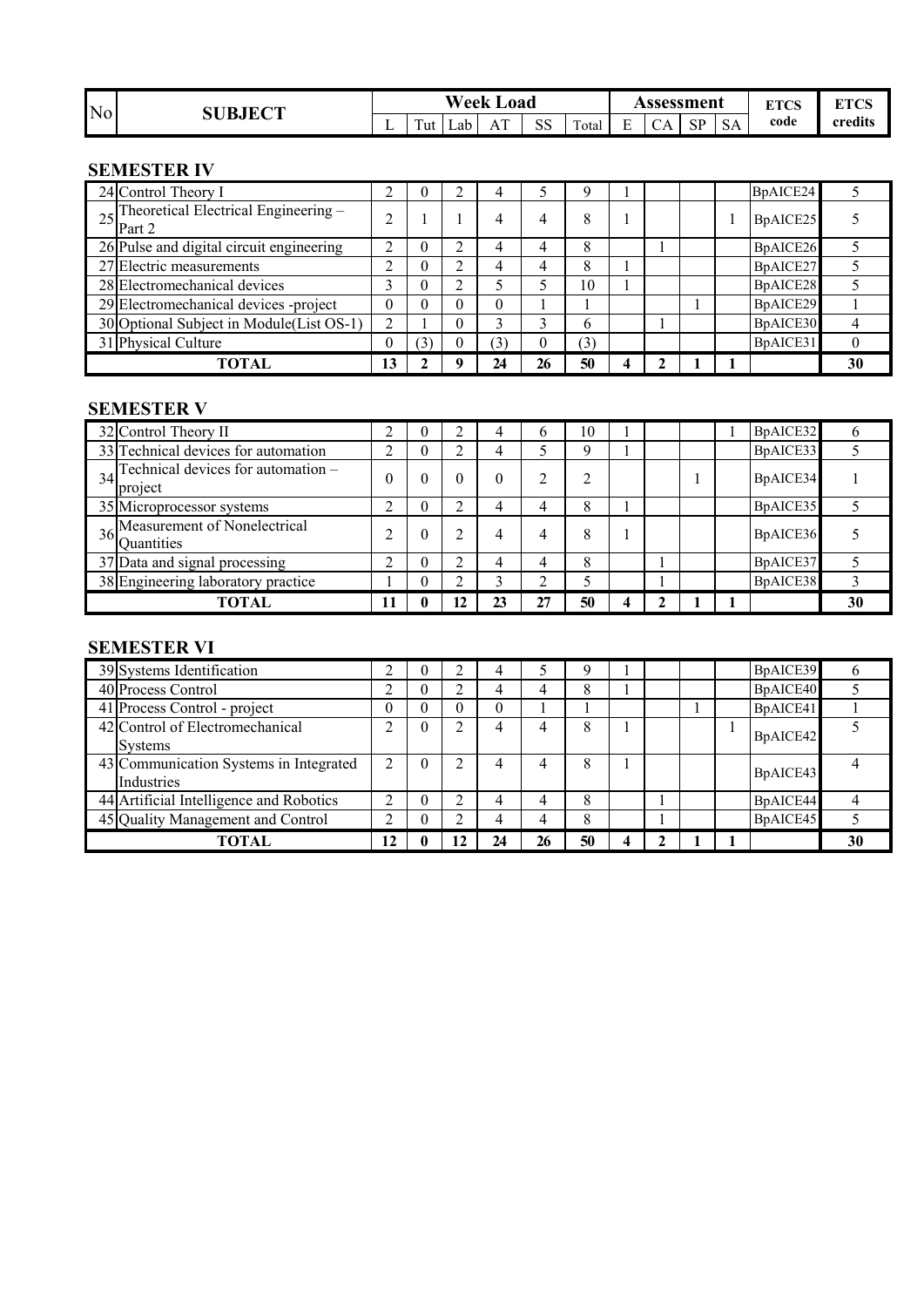| N <sub>o</sub> | <b>SUBJECT</b> |   |               | <b>Week</b> | Load      |               |       |   | Assessment    |                               |           | $FTCC$ | <b>ETAC</b><br>L I C2 |
|----------------|----------------|---|---------------|-------------|-----------|---------------|-------|---|---------------|-------------------------------|-----------|--------|-----------------------|
|                |                | - | $\sim$<br>'ut | Lab L       | . m<br>Αl | $C$ $C$<br>טט | Total | - | $\sim$<br>UA. | $\mathbf{C} \mathbf{D}$<br>ΩI | <b>SA</b> | code   | credits               |

### **SEMESTER VII**

| 46 Building Automation                  | ◠        |  |              |    |    |  |  | BpAICE46 |  |
|-----------------------------------------|----------|--|--------------|----|----|--|--|----------|--|
| 47 Intelligent Control Systems          |          |  |              |    | Q  |  |  | BpAICE47 |  |
| 48 Optional Subject (List OS-2)         |          |  |              |    | b  |  |  | BpAICE48 |  |
| 49 Optional Subject (List OS-3)         | ◠        |  |              |    | b  |  |  | BpAICE49 |  |
| 50 Optional Subject (List OS-4)         | ◠        |  |              |    | b  |  |  | BpAICE50 |  |
| 51 Optional Subject (List OS-5)         |          |  | <sub>b</sub> | b  | 12 |  |  | BpAICE51 |  |
| 52 Optional Subject (List OS-5)-project | $\theta$ |  | $\theta$     | ∠  | ∸  |  |  | BpAICE52 |  |
| <b>TOTAL</b>                            | 13       |  | 23           | 27 | 50 |  |  |          |  |

# **SEMESTER VIII – 10 седмици**

| $SLMED$ $LEK$ $VIII = IV$ седмици |                         |  |   |    |    |    |  |    |   |          |    |
|-----------------------------------|-------------------------|--|---|----|----|----|--|----|---|----------|----|
| 53 Optional Subject (List OS- 6)  | ◠                       |  |   | 4  | 4  | 8  |  |    |   | BpAICE53 |    |
| 54 Optional Subject (List OS-7)   | ◠                       |  | ∠ | 4  | 4  | 8  |  |    |   | BpAICE54 |    |
| 55 Optional Subject (List OS-8)   | ↑                       |  | ↑ | 4  | 4  | 8  |  |    |   | BpAICE55 |    |
| 56 Optional Subject (List OS- 9)  | ◠                       |  | ◠ | 4  | 4  | 8  |  |    |   | BpAICE56 |    |
| 57 Optional Subject (List OS-10)  | ◠                       |  | ◠ | 4  | 4  | 8  |  |    |   | BpAICE57 |    |
| 58 Optional Subject (List OS-11)  | ↑                       |  | ↑ | 4  | 4  | 8  |  |    |   | BpAICE58 |    |
| 59 Project on the speciality      | 0                       |  |   | 0  | ↑  | ↑  |  |    |   | BpAICE59 |    |
| Diploma project - 7 weeks         | Diploma project defence |  |   |    |    |    |  | 10 |   |          |    |
| TOTAL                             | 12                      |  |   | 24 | 26 | 50 |  |    | 0 |          | 30 |